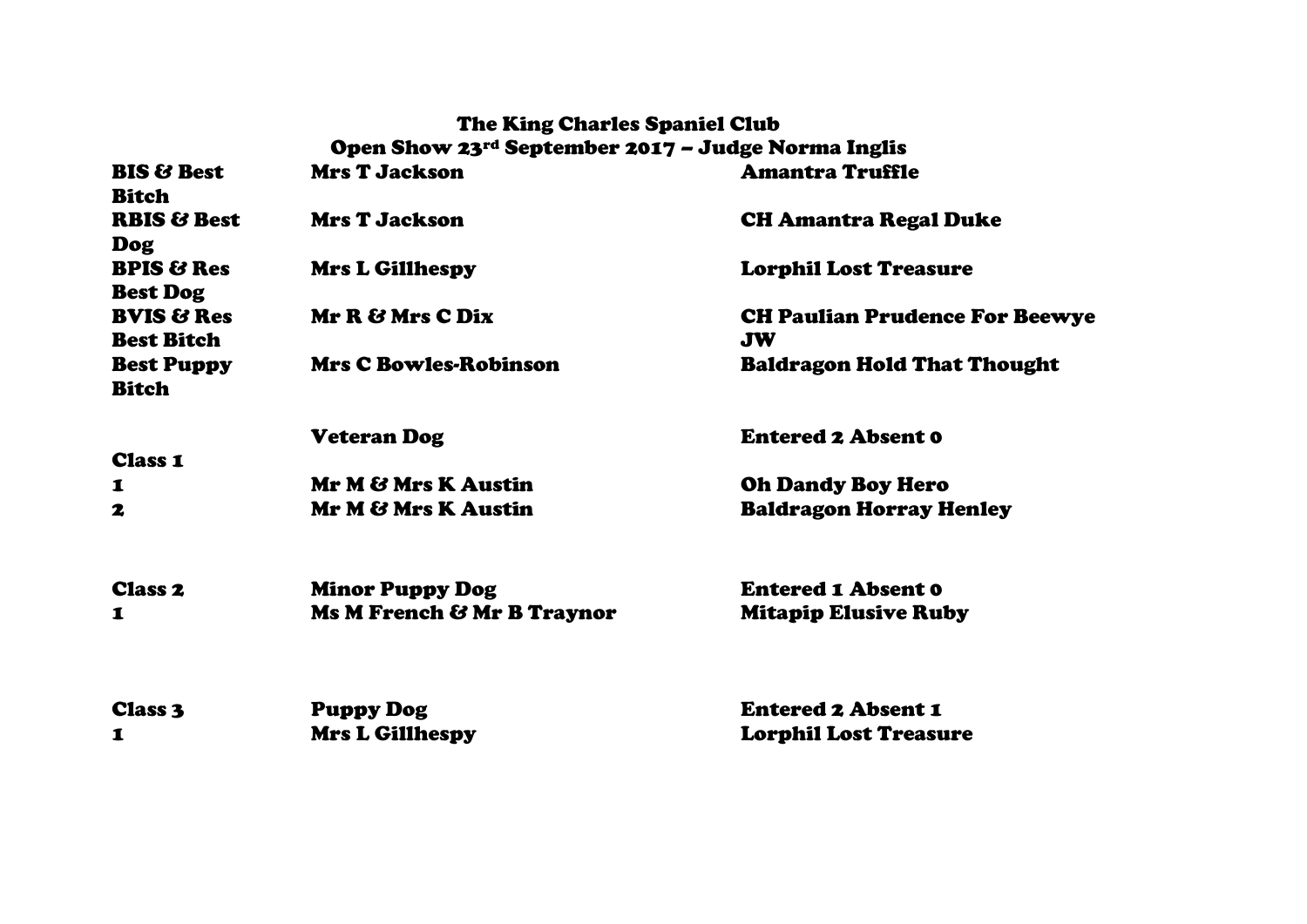| <b>Class 4</b> | <b>Junior Dog</b>        | <b>Entered 2 Absent 1</b>                |
|----------------|--------------------------|------------------------------------------|
| 1              | <b>Mrs J Pennington</b>  | <b>Chacombe Royal Monarch</b>            |
| <b>Class 5</b> | <b>Novice Dog</b>        | <b>Entered 5 Absent 1</b>                |
| 1              | <b>Mrs L Gillhespy</b>   | <b>Lorphil Lost Treasure</b>             |
| 2              | Mr M & Mrs S Leech       | <b>Khandrao Something Tells Me</b>       |
| $\mathbf{3}$   | Mr M & Mrs K Austin      | <b>Dragonheart Winter Morning</b>        |
| 4              | <b>Mrs M Constable</b>   | <b>Mitapip Rich Ruby</b>                 |
| <b>Class 6</b> | <b>Graduate Dog</b>      | <b>Entered5 Absent 0</b>                 |
| 1              | <b>Miss M Mallows</b>    | X-Jewel Od Dvou Orchu Binglui (          |
|                |                          | Cze Imp)                                 |
| 2              | Mr R & Mrs E Rushton     | Justacharma He Is So Magic at<br>Tiflin  |
| 3              | Mr S & Mrs G Smith       | Justacharma One So Magic                 |
| 4              | Mr A & Mrs S Toner       | <b>Headra's Inspiration At Halbinsel</b> |
| 5              | Mr M & Mrs K Austin      | <b>Dragonheart Full Breeze</b>           |
| <b>Class 7</b> | <b>Post Graduate Dog</b> | <b>Entered 7 Absent 2</b>                |
| 1              | <b>Mrs J Coupland</b>    | <b>Tucherish High Treason</b>            |
| 2              | Mr S & Mrs G Smith       | <b>Justacharma Magic Is Here</b>         |
| 3              | <b>Mr R Salguero</b>     | <b>Rivermoor Minstrel</b>                |
| 4              | Mr M & Mrs K Austin      | <b>Dragonheart Of Winter</b>             |
|                |                          |                                          |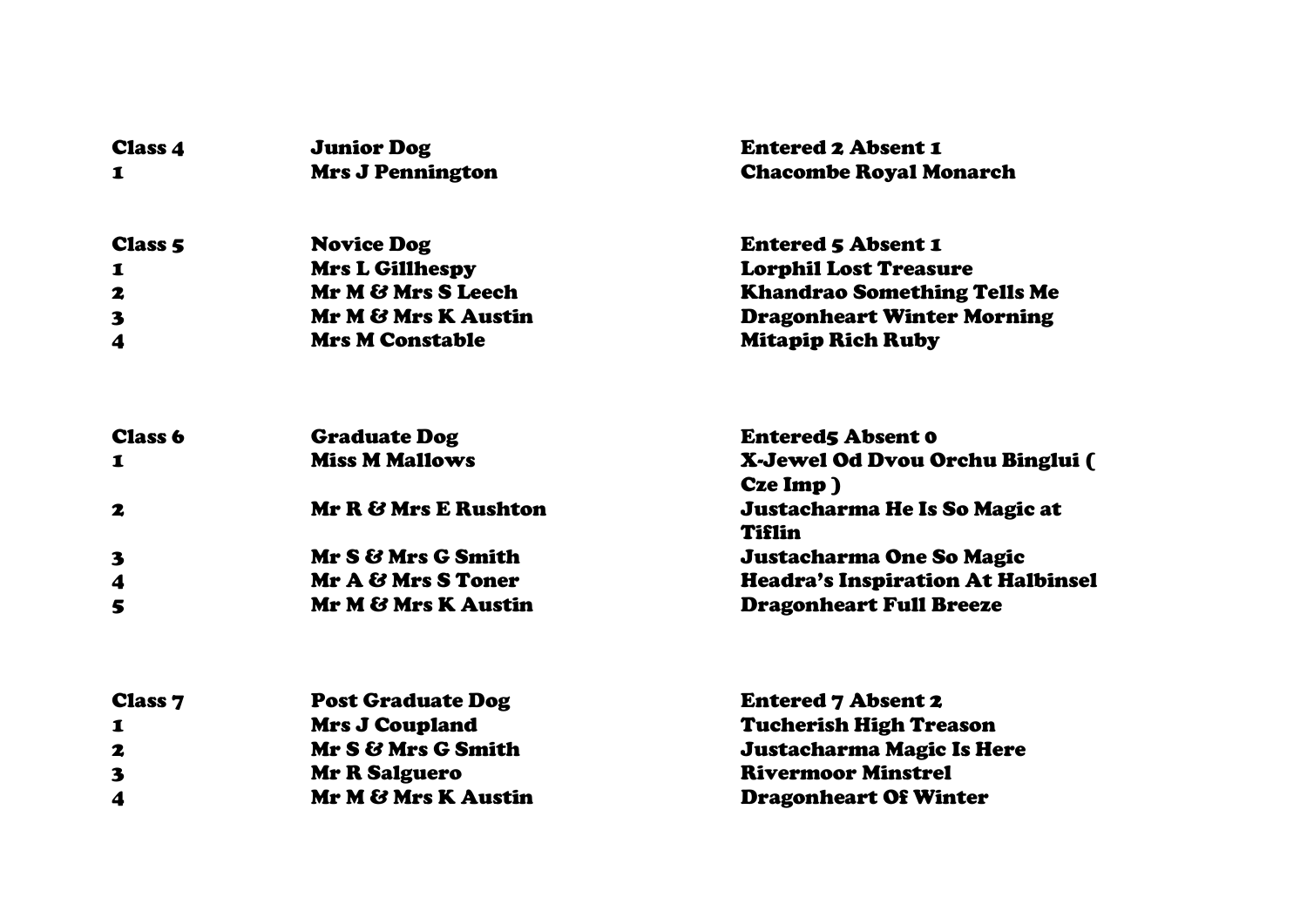| 5                | Mr A Arundel & Mr E Brown | <b>Browel Teddy Edward</b>                          |
|------------------|---------------------------|-----------------------------------------------------|
| <b>Class 8</b>   | <b>Limit Dog</b>          | <b>Entered 7 Absent 1</b>                           |
| $\mathbf 1$      | <b>Mrs R Mochrie</b>      | <b>Downsbank Kismet</b>                             |
| 2                | <b>Mrs T Jackson</b>      | <b>Amantra Treasury</b>                             |
| $\mathbf{3}$     | <b>Mrs P Clark</b>        | <b>Stonepit Soper Sydney For</b><br><b>Poltomic</b> |
| $\boldsymbol{4}$ | Mr I & Miss C Willey      | <b>Pennema Picasso</b>                              |
| 5                | <b>Miss C Melville</b>    | <b>Amantra Tiberius</b>                             |

| <b>Class 9</b> | <b>Open Dog</b>                 | <b>Entered 4 Absent 1</b>    |
|----------------|---------------------------------|------------------------------|
| 1              | <b>Mrs T Jackson</b>            | <b>CH Amantra Regal Duke</b> |
| 2              | Mrs J Pennington & Mr T Ashburn | <b>Chacombe Whats Wanted</b> |
| 3              | <b>Miss S Madduson</b>          | <b>Celxo Charles Dickens</b> |

| <b>Special Open B/T &amp; Ruby</b> | <b>Entered 5 Absent 1</b>        |
|------------------------------------|----------------------------------|
| Mr D & Mrs D Bailey                | <b>Aldoricka Smokey Robinson</b> |
| Mr S & Mrs G Smith                 | <b>Alambra Here Is Magic For</b> |
|                                    | Justacharma                      |
| <b>Mrs M Constable</b>             | <b>Mitapip Rich Ruby</b>         |
| <b>Miss S Maddison</b>             | <b>Mitapip Midnight Marauder</b> |
|                                    |                                  |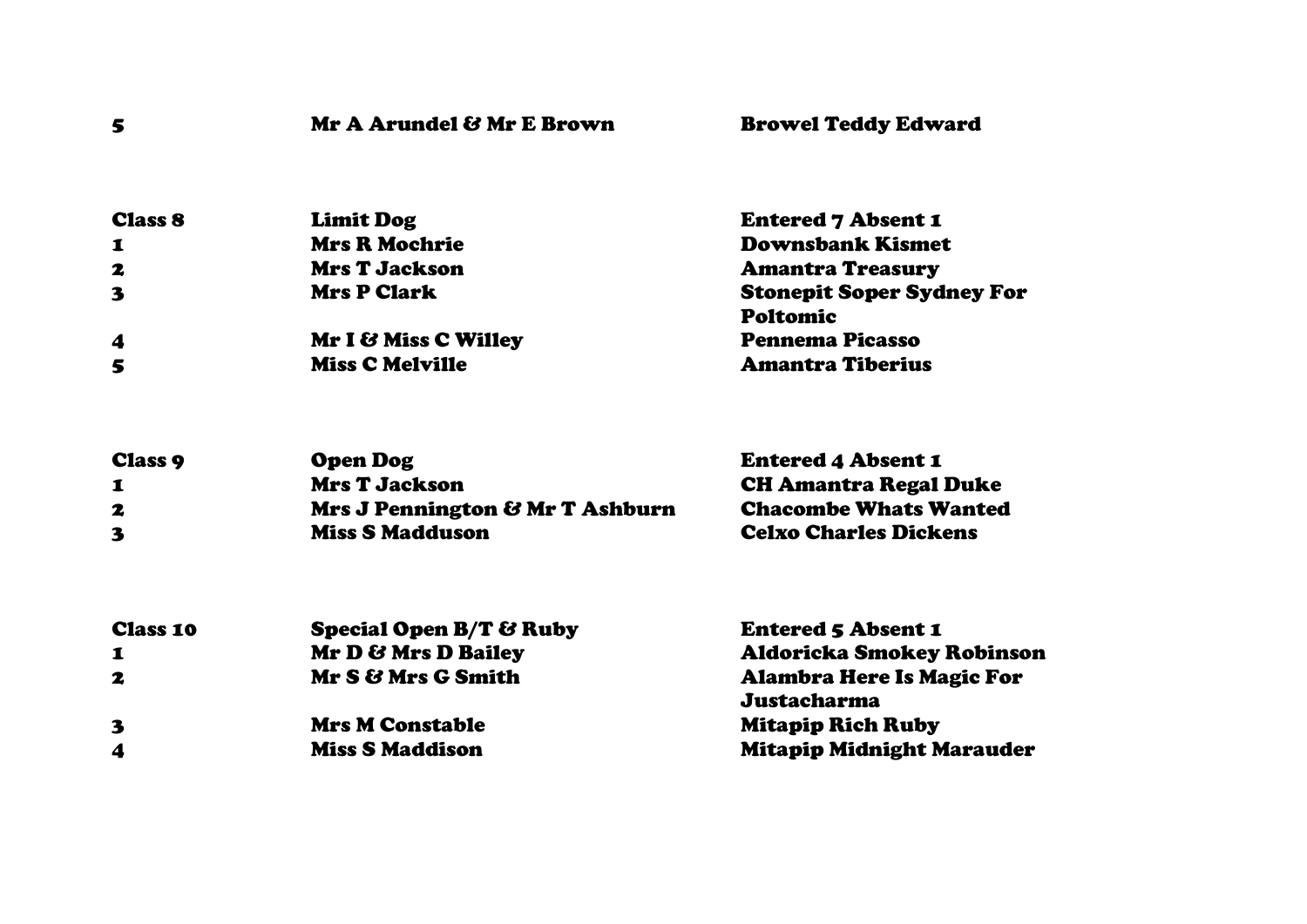| <b>Class 11</b> | <b>Special Open Tri &amp; Blenheim Dog</b> | <b>Entered 4 Absent 1</b>     |
|-----------------|--------------------------------------------|-------------------------------|
| $\mathbf I$     | <b>Mrs T Jackson</b>                       | IT CH Amantra Regal Duke      |
| 2               | Mr D & Mrs D Bailey                        | <b>Aldoricka The Maverick</b> |
|                 | <b>Mr R Salguero</b>                       | <b>Rivermoor Minstrel</b>     |
|                 |                                            |                               |

| <b>Best Dog</b>                 | <b>Mrs T Jackson</b>     | <b>CH Amantra Regal Duke</b>                          |
|---------------------------------|--------------------------|-------------------------------------------------------|
| <b>Res Best Dog</b>             | <b>Mrs L Gillhespy</b>   | <b>Lorphil Lost Treasure</b>                          |
| <b>Best Puppy</b><br><b>Dog</b> | <b>Mrs L Gillhespy</b>   | <b>Lorphil Lost Treasure</b>                          |
| <b>Class 12</b>                 | <b>Veteran Bitch</b>     | <b>Entered 6 Absent 1</b>                             |
| 1                               | Mr R & Mrs C Dix         | <b>CH Pauline Prudence For Beewye</b><br><b>JW</b>    |
| 2                               | Mr S Goodwin             | <b>CH Maibee Clementine For Lanola</b><br><b>SHCM</b> |
| $\mathbf{3}$                    | Mr D & Mrs D Bailey      | Maibee Margot At Aldoricka                            |
| $\boldsymbol{4}$                | <b>Mrs J Stone</b>       | <b>Maynorth Fallen From Heaven</b>                    |
| 5                               | Mr M & Mrs S Leech       | <b>Ouzlewell's Carte D'Amour</b>                      |
| <b>Class 13</b>                 | <b>Minor Puppy Bitch</b> | <b>Entered 6 Absent 1</b>                             |
| 1                               | <b>Mrs M Constable</b>   | Mitapip Kallathea                                     |
| 2                               | <b>Mrs J Coupland</b>    | <b>Mitapip Renaissence By Tucherish</b>               |
| 3                               | <b>Mr W Sutherland</b>   | <b>Mitapip Raindance</b>                              |
| 4                               | Mr P & Mrs K Jaques      | <b>Mitapip Truly Scrumptious</b>                      |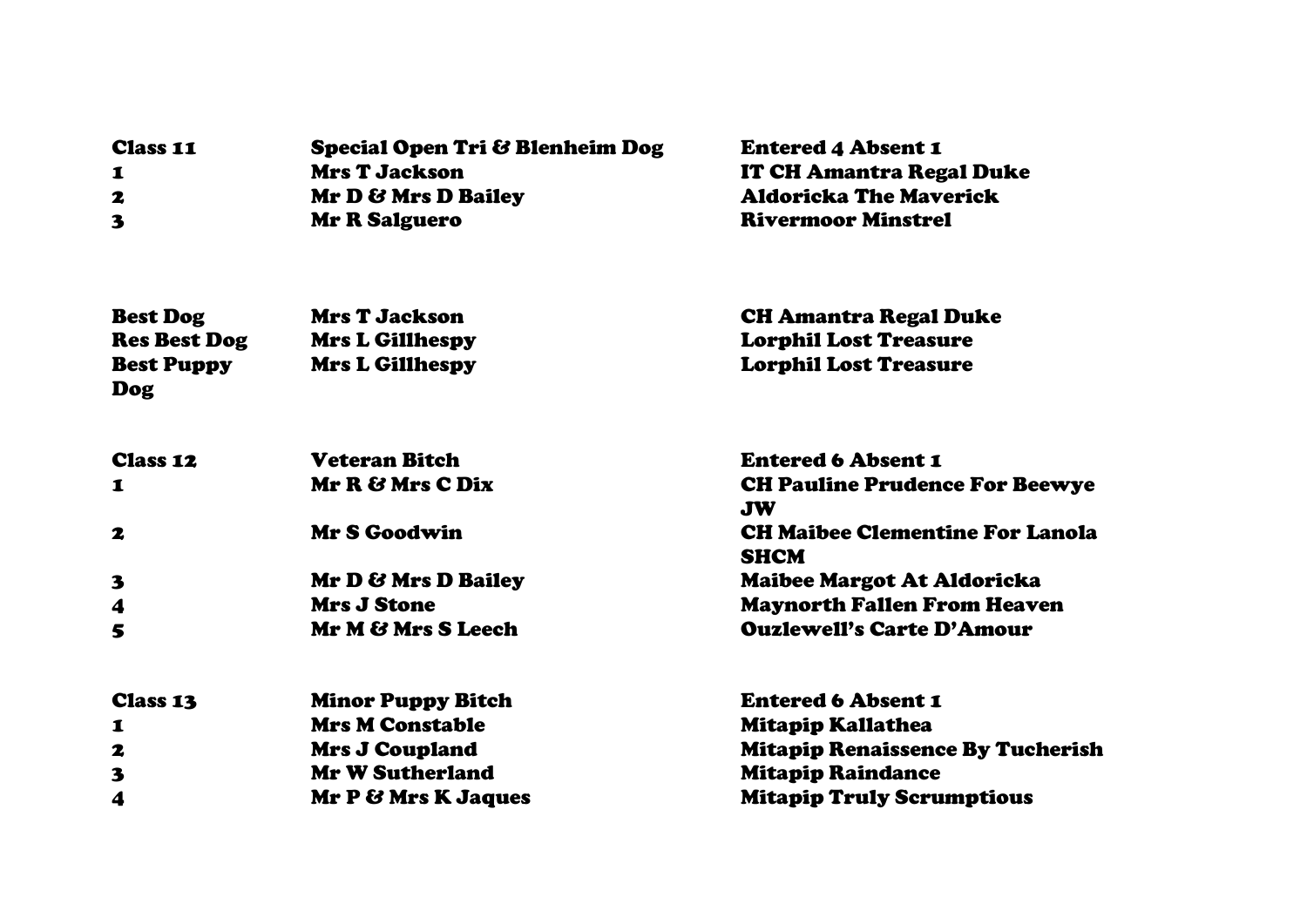| 5                       | <b>Mrs P Clarke</b>                | <b>Mitapip Sweet Rosy For Poltomic</b> |
|-------------------------|------------------------------------|----------------------------------------|
| <b>Class 14</b>         | <b>Puppy Bitch</b>                 | <b>Entered 2 Absent 1</b>              |
| 1                       | <b>Mrs C Bowles-Robinson</b>       | <b>Baldragon Hold That Thought</b>     |
| <b>Class 15</b>         | <b>Junior Bitch</b>                | <b>Entered 5 Absent 0</b>              |
| 1                       | <b>Mrs C Bowles-Robinson</b>       | <b>Baldragon Hold That Thought</b>     |
| 2                       | Mr M & Mrs K Austin & Miss E Baker | <b>Cofton Dancing Through Life</b>     |
| $\overline{\mathbf{3}}$ | <b>Mrs R Mochrie</b>               | <b>Downsbank Vesper</b>                |
| $\boldsymbol{4}$        | <b>Mrs C Champion</b>              | <b>Lankcombe Clara-Bow</b>             |
| 5                       | <b>Mrs T Potter</b>                | <b>Toyswood Counting Stars</b>         |

| <b>Class 16</b>  | <b>Novice Bitch</b>                | <b>Entered 5 Absent 0</b>          |
|------------------|------------------------------------|------------------------------------|
|                  | <b>Mrs C Bowles-Robinson</b>       | <b>Baldragon Hold That Thought</b> |
| 2                | Mr M & Mrs K Austin & Miss E Baker | <b>Cofton Dancing Through Life</b> |
| 3                | <b>Mrs J Coupland</b>              | <b>Tucherish Adieu Tristesse</b>   |
| $\boldsymbol{4}$ | <b>Mrs M Constable</b>             | <b>Mitapip Sunrise Ruby</b>        |
| 5                | <b>Mrs C Champion</b>              | <b>Lankcombe Clara-Bow</b>         |

| <b>Class 17</b> | <b>Graduate Bitch</b>              | <b>Entered 2 Absent 0</b>   |
|-----------------|------------------------------------|-----------------------------|
|                 | Mr M & Mrs K Austin & Miss E Baker | Cofton Dancing Through Life |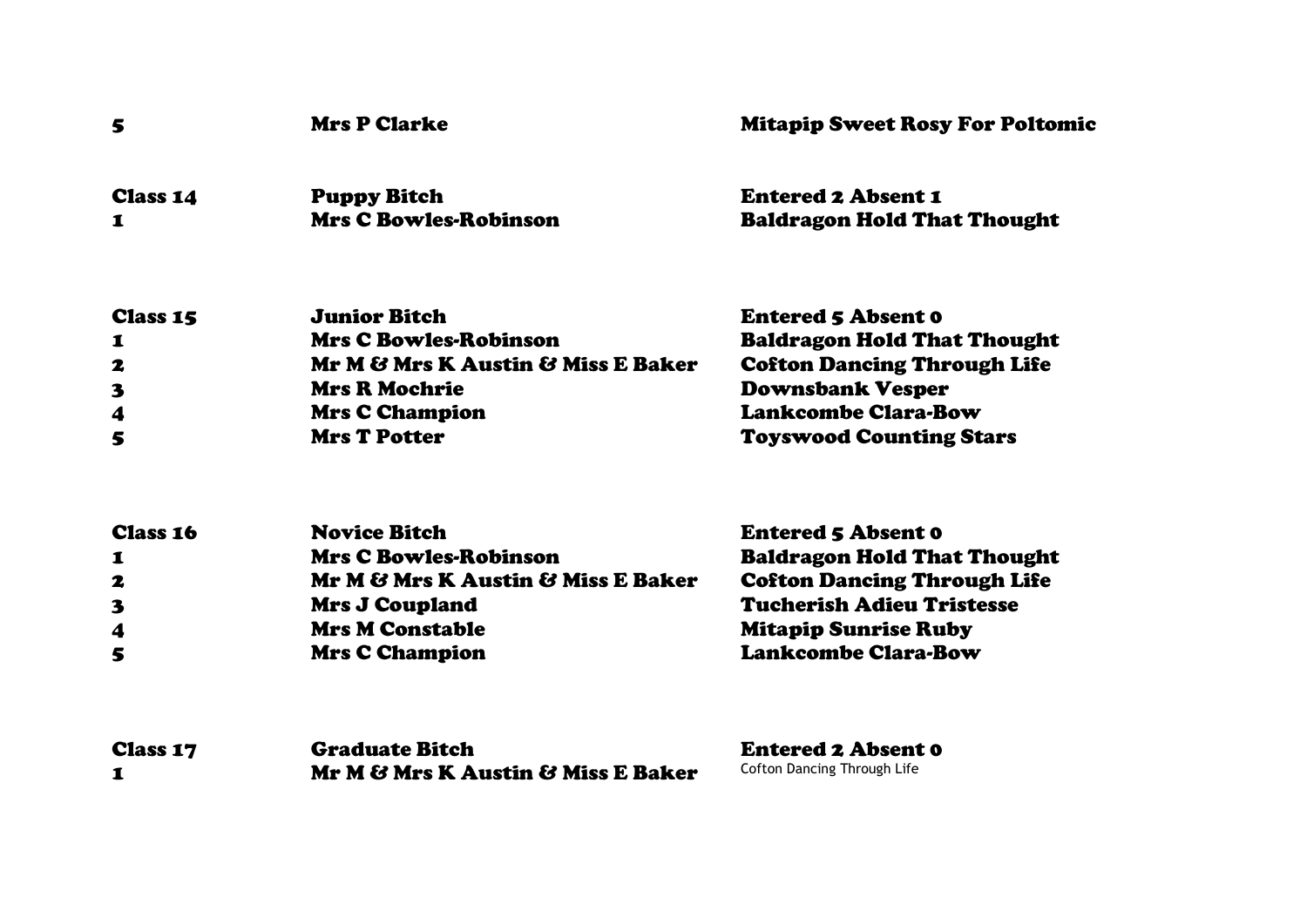| $\mathbf{z}$            | Mr R & Mrs E Rushton         | Justacharma She Is So Magic At<br>Tiflin                  |
|-------------------------|------------------------------|-----------------------------------------------------------|
| <b>Class 18</b>         | <b>Post Graduate Bitch</b>   | <b>Entered 8 Absent 1</b>                                 |
| 1                       | Mr R & Mrs C Dix             | <b>Beewye Penelope Pitstop</b>                            |
| $\mathbf{z}$            | <b>Mrs C Cross</b>           | <b>Headra's Pennywise At Alambra</b>                      |
| 3                       | <b>Mrs S Lindley</b>         | Justacharma Magic Is For You At<br><b>Meglind</b>         |
| $\boldsymbol{4}$        | <b>Mrs J Coupland</b>        | <b>Winie Od Dyou Orechu and</b><br><b>Tucherish (imp)</b> |
| 5                       | Mr R & Mrs E Rushton         | Justacharma Magic Made for Tiflin                         |
| <b>Class 19</b>         | <b>Limit Bitch</b>           | <b>Entered 5 Absent 0</b>                                 |
| $\mathbf I$             | <b>Mrs T Jackson</b>         | <b>Amantra Truffle</b>                                    |
| 2                       | Mr S Goodwin                 | Lanola Madermoiselle JW                                   |
| $\overline{\mathbf{3}}$ | Mrs I Askins & Mrs M Kendall | <b>Cofton Winter Time Tale At Headra</b>                  |
| $\boldsymbol{4}$        | Mr M & Mrs K Austin          | <b>Baldragon May Bea Baby</b>                             |
| 5                       | <b>Mrs R Mochrie</b>         | <b>Downsbank Tiger Lilly</b>                              |
| <b>Class 20</b>         | <b>Open Bitch</b>            | <b>Entered 2 Absent 0</b>                                 |
| 1                       | <b>Mrs C Cross</b>           | <b>Headra's Delphine At Alambra</b>                       |
| 2                       | Mr D & Mrs D Bailey          | Aldoricka Savannah At<br>Peaksdowns                       |